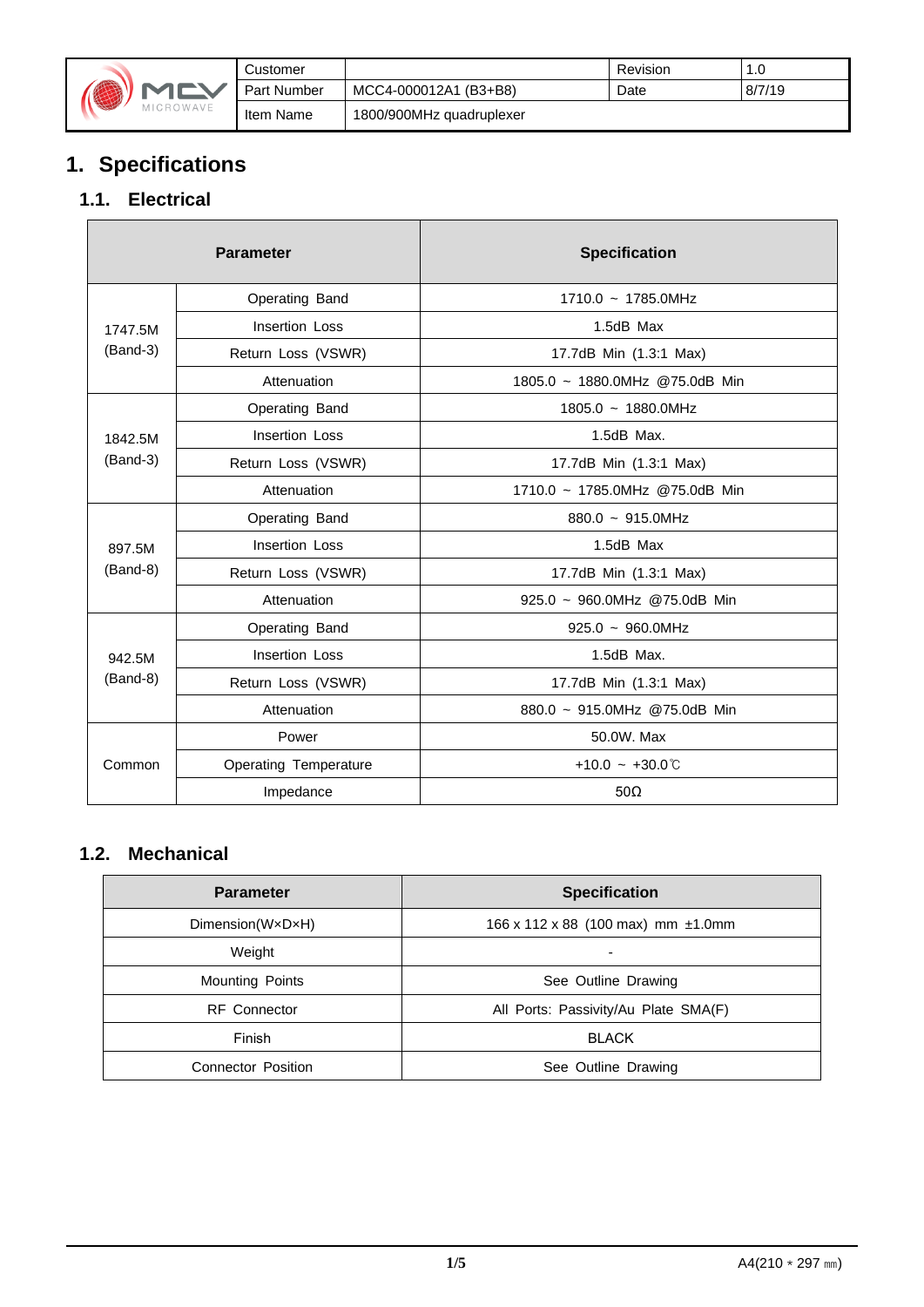|  | MICROWAVE |
|--|-----------|
|--|-----------|

|    | Customer           |                          | Revision | 1.0    |
|----|--------------------|--------------------------|----------|--------|
|    | <b>Part Number</b> | MCC4-000012A1 (B3+B8)    | Date     | 8/7/19 |
| ΙE | Item Name          | 1800/900MHz quadruplexer |          |        |

## **2. Simulation**

#### **2.1. IL, RL & Attenuation\_full range**

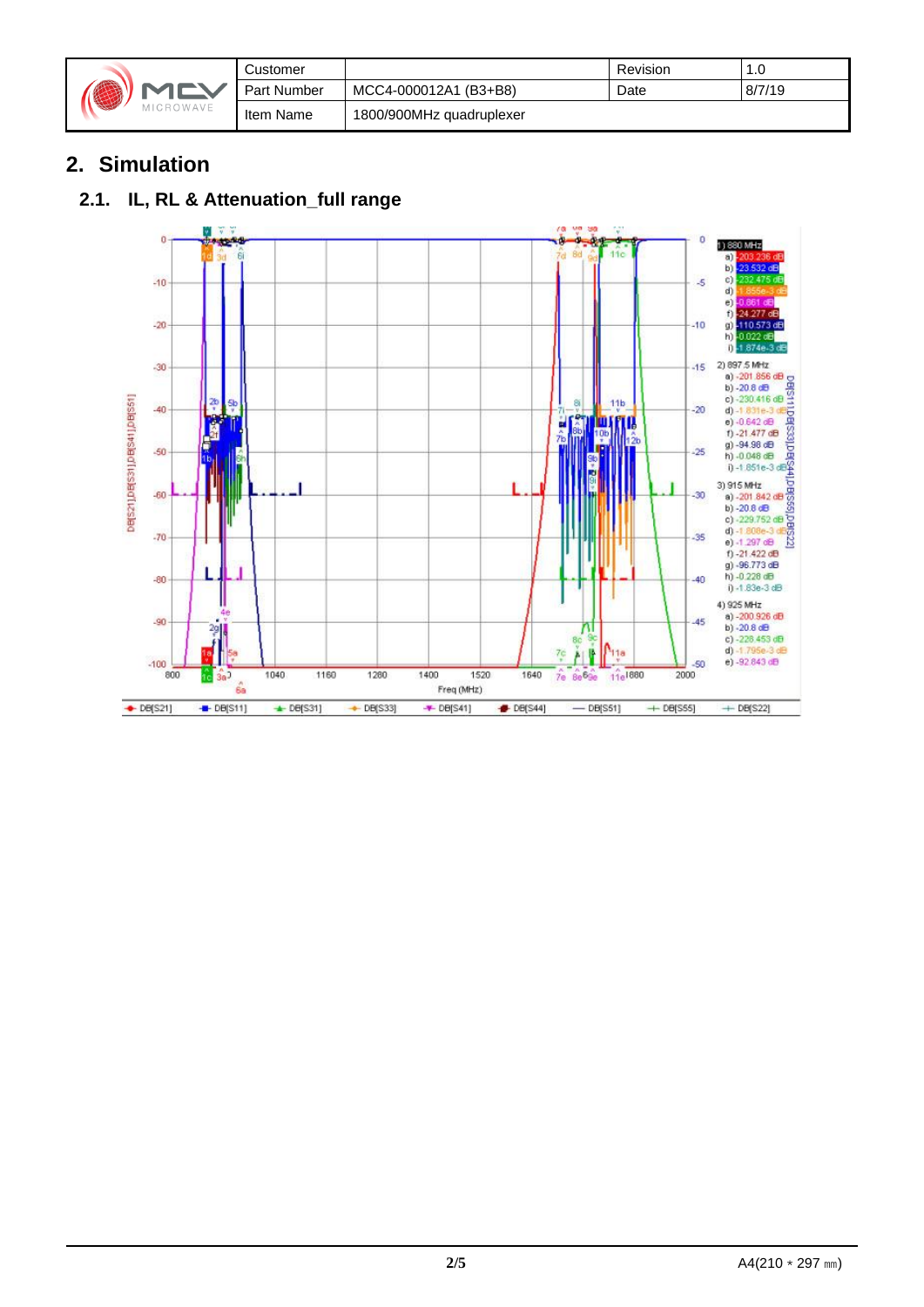|            | <b>ALIMPY</b><br>MICROWAVE | Customer           |                          | Revision | 1.O    |
|------------|----------------------------|--------------------|--------------------------|----------|--------|
| <b>RAB</b> |                            | <b>Part Number</b> | MCC4-000012A1 (B3+B8)    | Date     | 8/7/19 |
|            |                            | Item Name          | 1800/900MHz quadruplexer |          |        |

#### **2.2. IL, RL & Attenuation\_1800MHz**

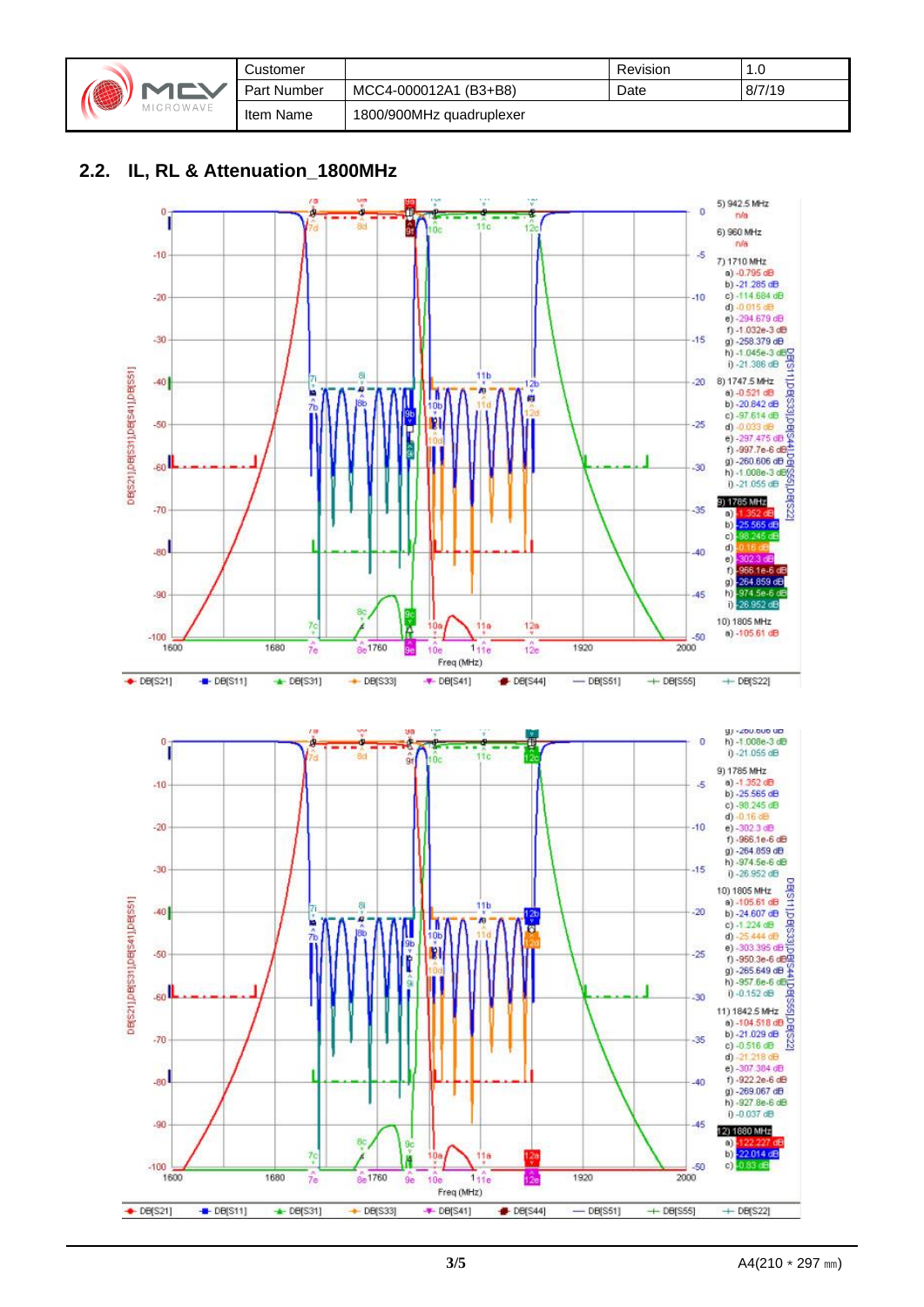|            | <b>CROWAVE</b> | こustomer    |                          | Revision | 1.U    |
|------------|----------------|-------------|--------------------------|----------|--------|
| AFFER<br>带 |                | Part Number | MCC4-000012A1 (B3+B8)    | Date     | 8/7/19 |
|            |                | Item Name   | 1800/900MHz quadruplexer |          |        |

#### **2.3. IL, RL & Attenuation\_900MHz**